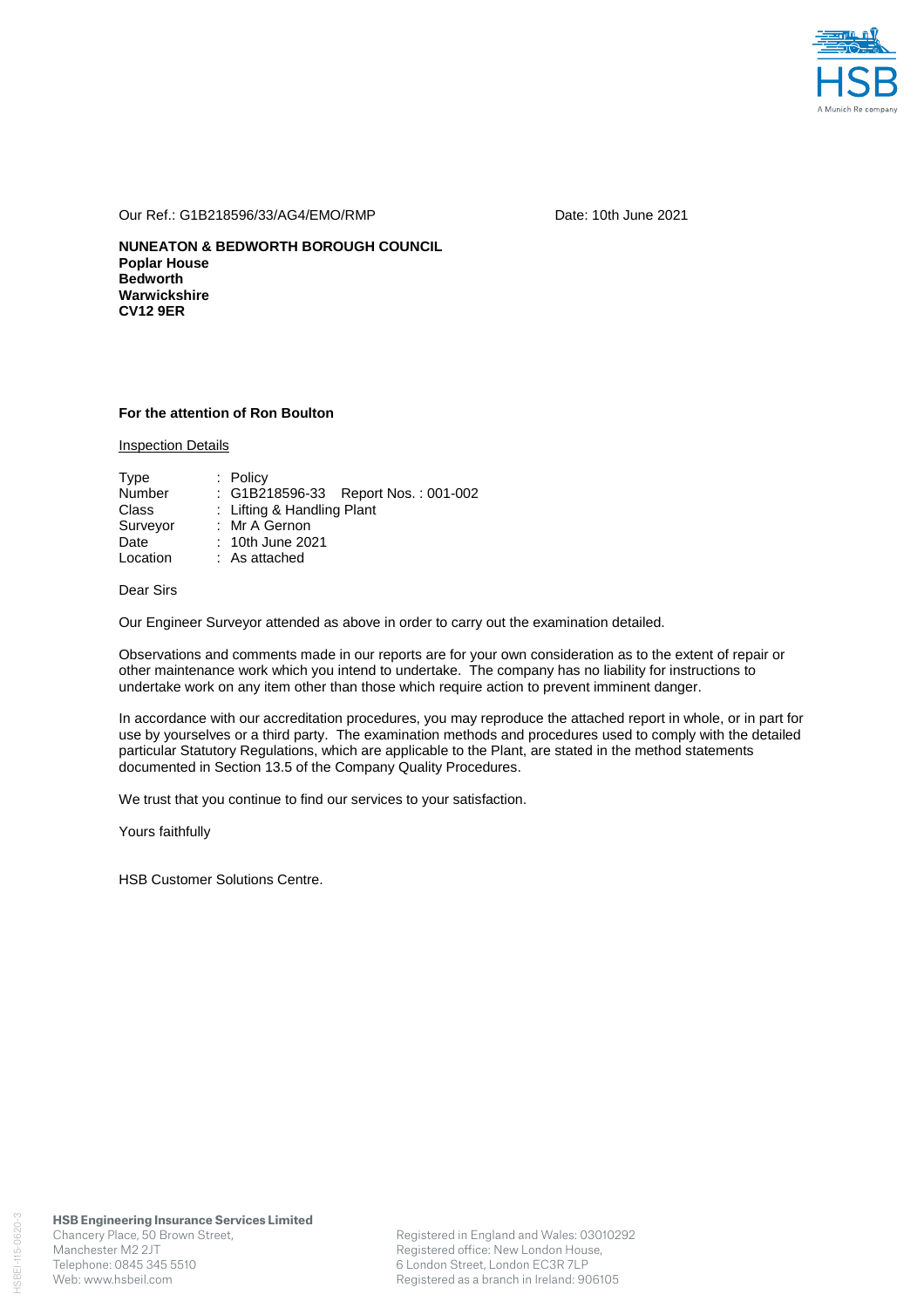# **REPORT OF PERIODIC THOROUGH EXAMINATION**



Policy: G1B0218596

**Site :** 00033 **LOLP1 Report Number :** 100621-001-0005EMO **LOLP1** 

**Previous Report:** 010720-001-0003EMO

**The Lifting Operations and Lifting Equipment Regulations 1998, Regulation 9(3). The Lifting Operations and Lifting Equipment Regulations (Northern Ireland) 1999, Regulation 9(3). The Safety, Health & Welfare at Work (General Application) Regulations 2007 S.I. No. 299.** 

**Employer** NUNEATON & BEDWORTH BOROUGH COUNCIL

**Address** Poplar House, Bedworth, Warwickshire, CV12 9ER

| Were examinations in accordance with an examination scheme? $\Box$ $\Box$<br>(a) Defects found which give rise to imminent danger and require attention immediately.<br>(b) Defects found which could, in time, give rise to danger and require attention within the specified time period. |              |                                                           |                   |                                                                                                                  |  |  |  |  |  |  |
|---------------------------------------------------------------------------------------------------------------------------------------------------------------------------------------------------------------------------------------------------------------------------------------------|--------------|-----------------------------------------------------------|-------------------|------------------------------------------------------------------------------------------------------------------|--|--|--|--|--|--|
| Sched Plant<br>No.                                                                                                                                                                                                                                                                          | Code         | Item                                                      | <b>SWL</b>        | <b>Particulars of any defect</b>                                                                                 |  |  |  |  |  |  |
|                                                                                                                                                                                                                                                                                             | L0001 L42A11 | Runway Track<br>S.No.:MAS28820<br>Felco<br>Locn.: On Site | 7.5 tonne a) None | b) None<br>General:<br>Parts of track housed inside the building structure, not<br>seen.<br>No apparent defects. |  |  |  |  |  |  |

**This is to certify that, on the date of examination the items described above were thoroughly examined and unless otherwise indicated, were safe to operate.** 

**HSB Engineering Insurance Services Limited** Registered in England and Wales: 03010292, New London House, 6 London Street, London EC3R 7LP Registered as a branch in Ireland: 906105 Telephone: 0845 345 5510

HSB Engineering Insurance Services Limited is accredited by the United Kingdom Accreditation Service

**Date of Examination:** 10 Jun 2021 **Date of Last Examination:** 30 Jun 2020 **Inspecting Engineer:** Mr A Gernon **Date of Next Examination:** 10 Jun 2022

**Signature: A**